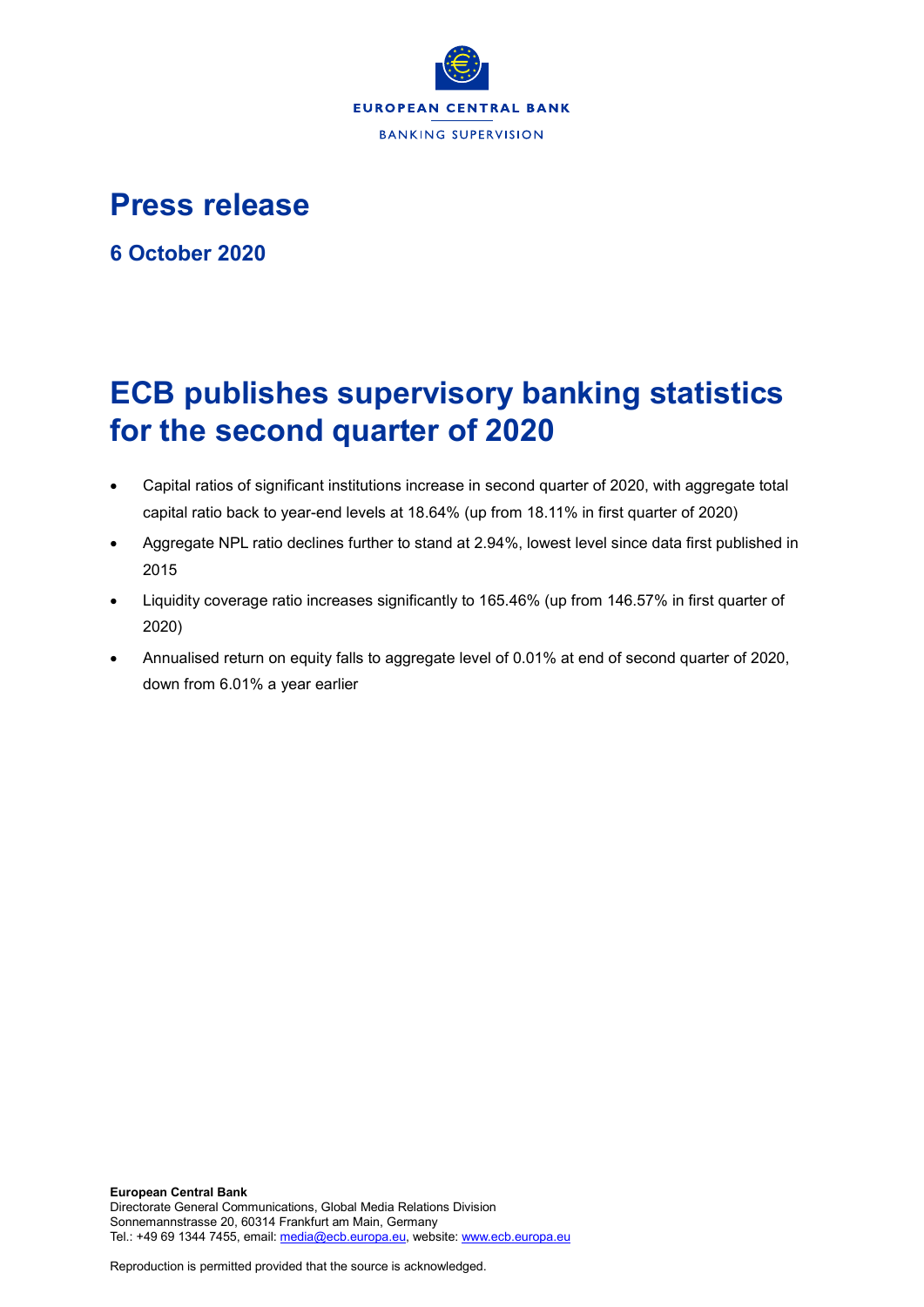# Capital adequacy

Aggregate [capital ratios](https://sdw.ecb.europa.eu/browseSelection.do?type=series&q=SUP.Q.B01.W0._Z.I4001._T._Z._Z._Z._Z.PCT.C%2cSUP.Q.B01.W0._Z.I4002._T._Z._Z._Z._Z.PCT.C%2cSUP.Q.B01.W0._Z.I4008._T._Z._Z._Z._Z.PCT.C&node=SEARCHRESULTS&ec=&oc=&rc=&cv=&pb=&dc=&df=) for significant institutions (i.e. banks supervised directly by the ECB) increased in the second quarter of 2020 compared with the previous quarter. The aggregate Common Equity Tier 1 (CET1) ratio stood at 14.87%, the aggregate Tier 1 ratio stood at 16.12%, and the aggregate total capital ratio stood at 18.64%. Aggregate CET1 capital ratios at country level ranged from 12.25% in Spain to 28.80% in Estonia. Across SSM business models, global systemically important banks (G-SIBs) reported the lowest aggregate CET1 capital ratio (13.77%) and development/promotional lenders reported the highest (30.72%).

# **Chart 1**



Total capital ratio and its components by reference period

Source: ECB.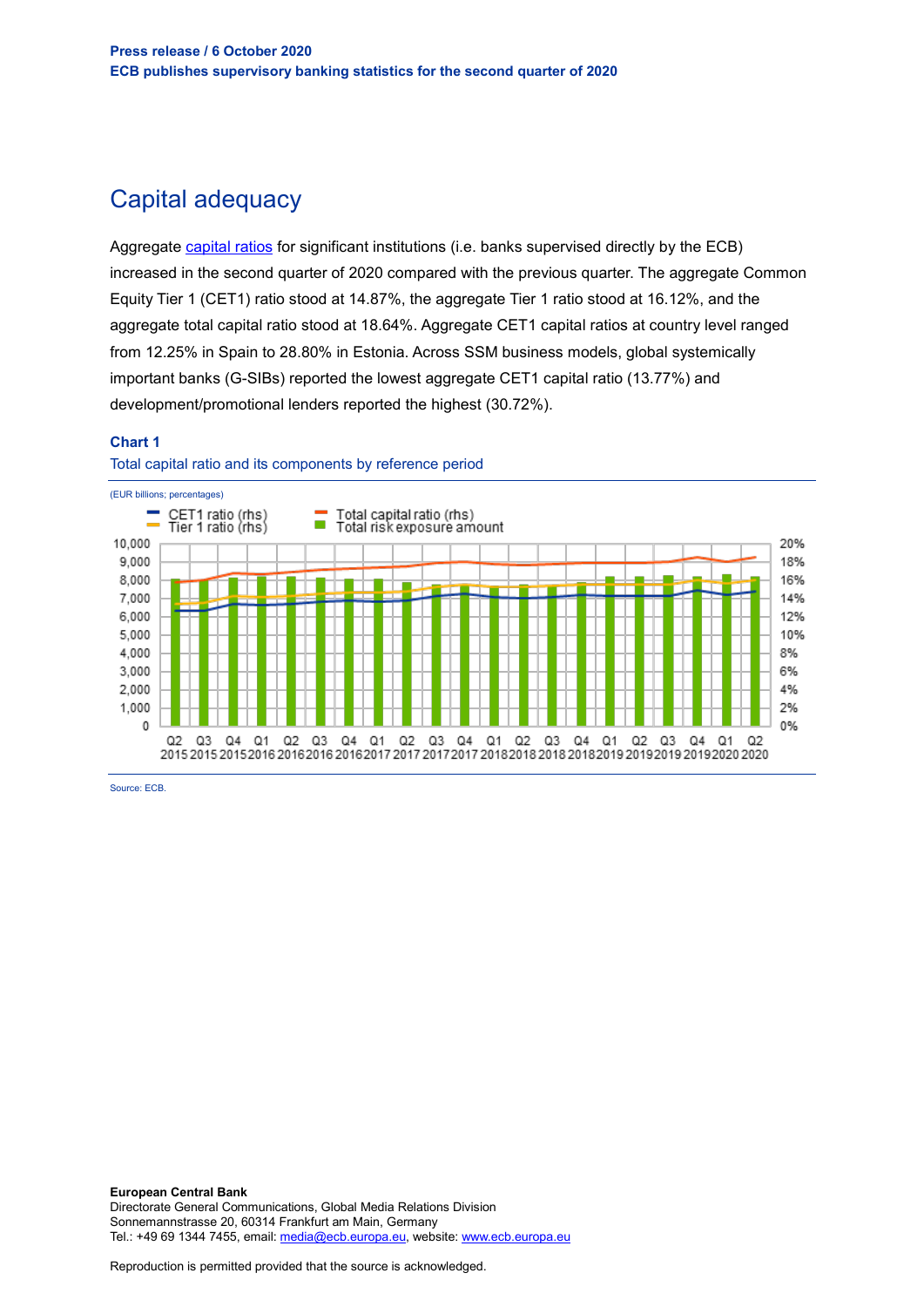# **Chart 2**

#### Capital ratios by country for the second quarter of 2020



Source: ECB.

Note: Some countries participating in European banking supervision are not included in this chart, either for confidentiality reasons or because there are no significant institutions at the highest level of consolidation in that country.

### **Chart 3**

#### Capital ratios by business model for the second quarter of 2020



Source: ECB.

Note: "Dev./promotional lenders" refers to development and promotional lenders; "retail lenders" refers to retail and consumer credit lenders.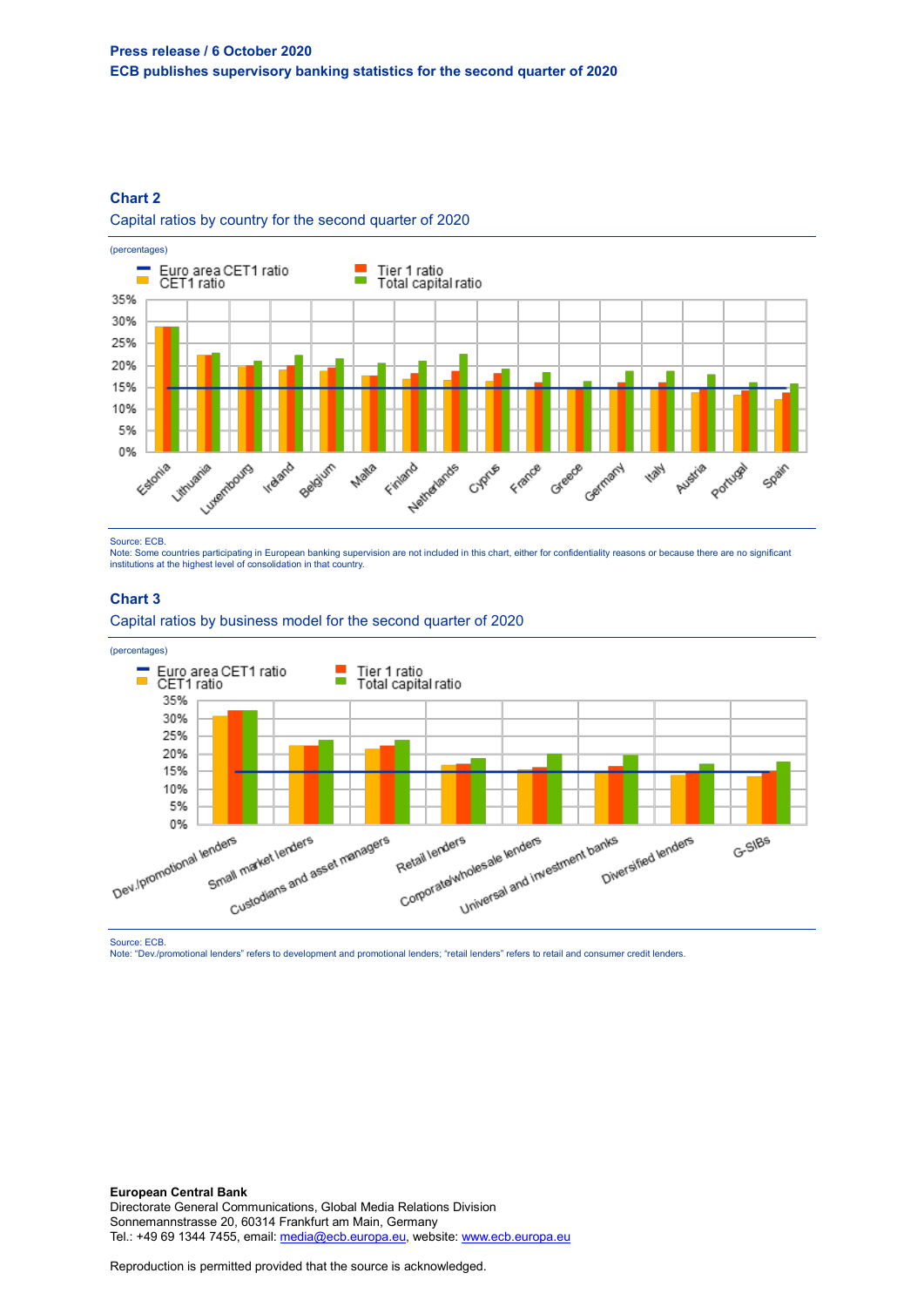# Asset quality

The aggregate [non-performing loans ratio](https://sdw.ecb.europa.eu/browseSelection.do?type=series&q=SUP.Q.B01.W0._Z.I7000._T._Z._Z._Z._Z.PCT.C&node=SEARCHRESULTS&ec=&oc=&rc=&cv=&pb=&dc=&df=) (NPL ratio) improved further, standing at 2.94% in the second quarter of 2020. While the stock of NPLs increased slightly, by 0.47%, the gross carrying amount of loans and advances (including cash balances at central banks) increased by 4.16%. At country level, the average NPL ratio ranged from 0.70% in Luxembourg to 30.31% in Greece.

#### **Chart 4**

#### Non-performing loans by reference period



Source: ECB.

### **Chart 5**



Non-performing loans ratio by country for the second quarter of 2020

Source: ECB.

Note: Some countries participating in European banking supervision are not included in this chart, either for confidentiality reasons or because there are no significant institutions at the highest level of consolidation in that country.

### **European Central Bank**

Directorate General Communications, Global Media Relations Division Sonnemannstrasse 20, 60314 Frankfurt am Main, Germany Tel.: +49 69 1344 7455, email[: media@ecb.europa.eu,](mailto:media@ecb.europa.eu) website[: www.ecb.europa.eu](http://www.ecb.europa.eu/)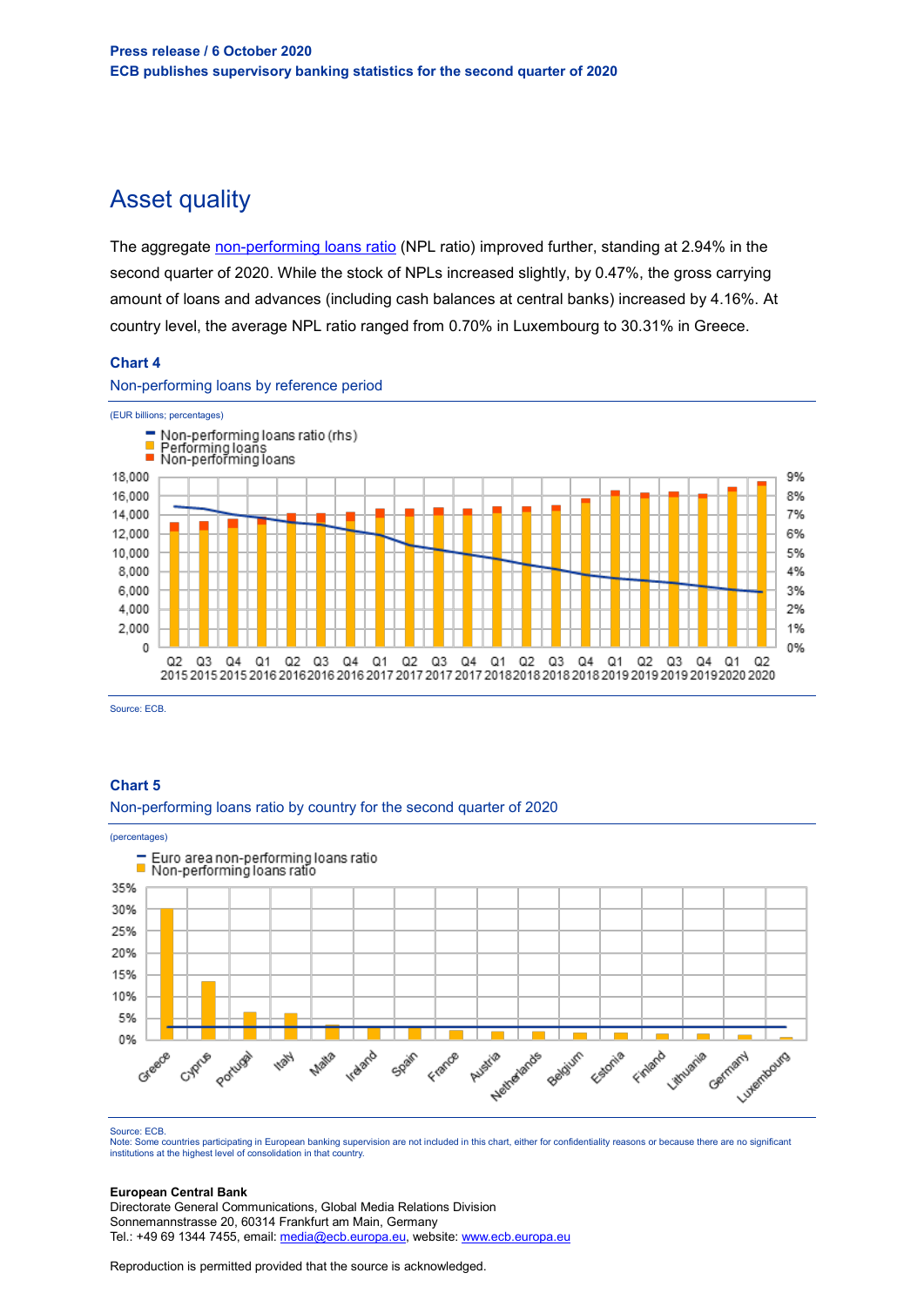### **Press release / 6 October 2020 ECB publishes supervisory banking statistics for the second quarter of 2020**

#### **Chart 6**

Non-performing loans ratio by business model for the second quarter of 2020



Source: ECB.

Note: "Dev./promotional lenders" refers to development and promotional lenders; "retail lenders" refers to retail and consumer credit lenders.

# **Liquidity**

The aggregate [liquidity coverage ratio](https://sdw.ecb.europa.eu/browseSelection.do?type=series&q=SUP.Q.B01.W0._Z.I3017._T._Z._Z._Z._Z.PCT.C&node=SEARCHRESULTS&ec=&oc=&rc=&cv=&pb=&dc=&df=) rose to 165.46% in the second quarter of 2020, up from 146.57% in the previous quarter, driven mainly by an 18.90 percentage point increase in the liquidity buffer. Across SSM business models, G-SIBs reported the lowest aggregate ratio (155.06%), while small market lenders reported the highest (259.46%).

# **Chart 7**





Source: ECB.

#### **European Central Bank**

Directorate General Communications, Global Media Relations Division Sonnemannstrasse 20, 60314 Frankfurt am Main, Germany Tel.: +49 69 1344 7455, email[: media@ecb.europa.eu,](mailto:media@ecb.europa.eu) website[: www.ecb.europa.eu](http://www.ecb.europa.eu/)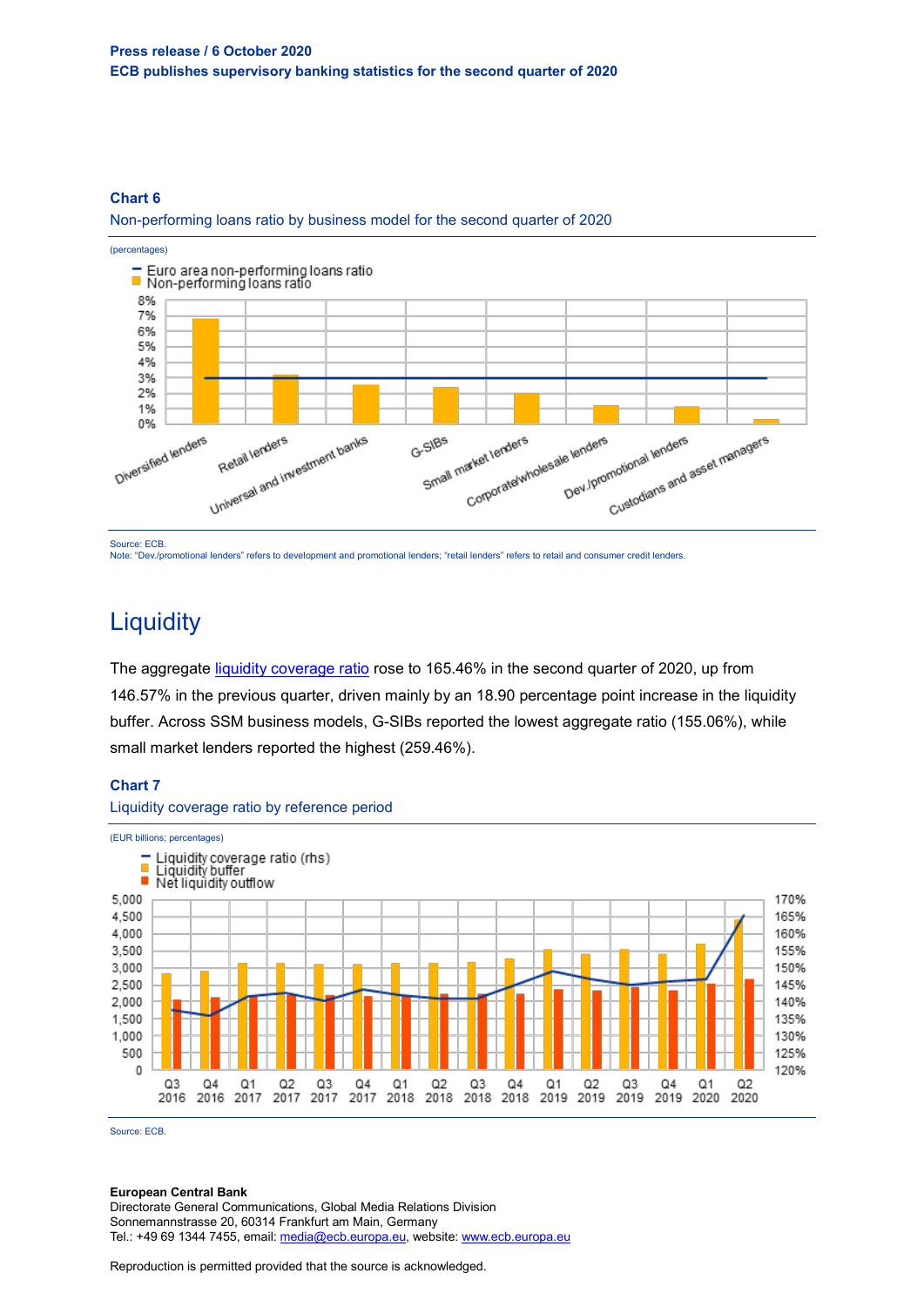### **Chart 8**

Liquidity coverage ratio by country for the second quarter of 2020



Source: ECB

Note: Some countries participating in European banking supervision are not included in this chart, either for confidentiality reasons or because there are no significant<br>institutions at the highest level of consolidation i

#### **Chart 9**

#### Liquidity coverage ratio by business model for the second quarter of 2020

(percentages)



Source: ECB.

Note: "Dev./promotional lenders" refers to development and promotional lenders; "retail lenders" refers to retail and consumer credit lenders.

# Return on equity

The annualised [Return on Equity](https://sdw.ecb.europa.eu/browseSelection.do?type=series&q=SUP.Q.B01.W0._Z.I2003._T._Z._Z._Z._Z.PCT.C&node=SEARCHRESULTS&ec=&oc=&rc=&cv=&pb=&dc=&df=) (RoE) fell significantly to stand at an aggregate level of 0.01% in the second quarter of 2020, down from 6.01% in the second quarter of 2019. The decline in aggregate net

#### **European Central Bank**

Directorate General Communications, Global Media Relations Division Sonnemannstrasse 20, 60314 Frankfurt am Main, Germany Tel.: +49 69 1344 7455, email[: media@ecb.europa.eu,](mailto:media@ecb.europa.eu) website[: www.ecb.europa.eu](http://www.ecb.europa.eu/)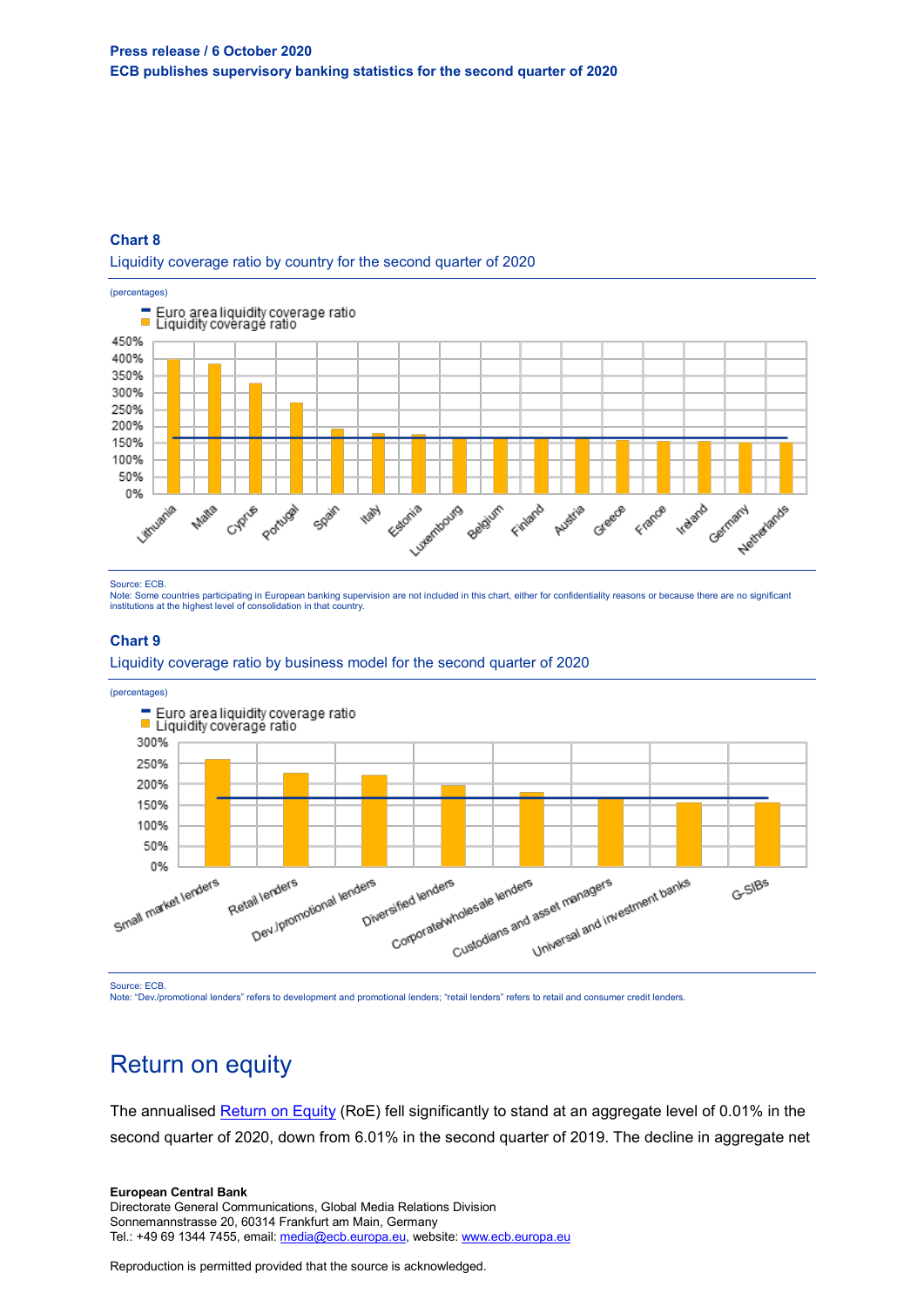profits was driven mainly by an increase in impairments and provisions (which amounted to €45.00 billion in the second quarter of 2020, compared to €16.03 billion in the second quarter of 2019).

### **Chart 10**



Return on equity and composition of net profit and loss by reference period

Source: ECB

# Factors affecting changes

Supervisory banking statistics are calculated by aggregating the data that are reported by banks which report COREP (capital adequacy information) and FINREP (financial information) at the relevant point in time. Consequently, changes in the amounts shown from one quarter to another can be influenced by the following factors:

- changes in the sample of reporting institutions;
- mergers and acquisitions;
- reclassifications (e.g. portfolio shifts as a result of certain assets being reclassified from one accounting portfolio to another).

# **Notes**

The complete set of **Supervisory banking statistics** with additional quantitative risk indicators is available on the ECB's banking supervision website.

#### **European Central Bank**

Directorate General Communications, Global Media Relations Division Sonnemannstrasse 20, 60314 Frankfurt am Main, Germany Tel.: +49 69 1344 7455, email[: media@ecb.europa.eu,](mailto:media@ecb.europa.eu) website[: www.ecb.europa.eu](http://www.ecb.europa.eu/)